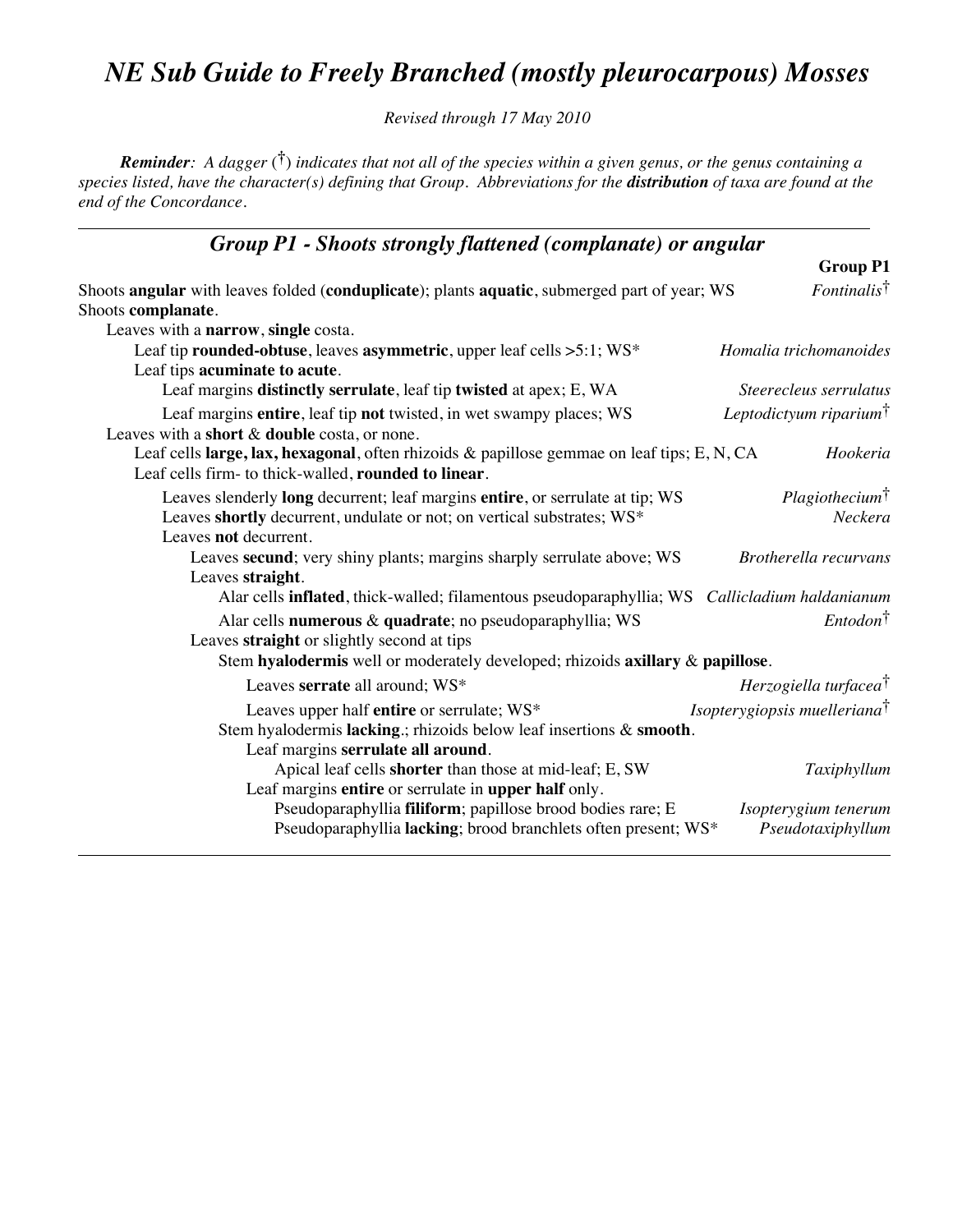## *Group P2 – Shoots julaceous – shoots smoothly cylindric with crowded, overlapping & appressed leaves*

|                                                                                                  | Group P2                 |
|--------------------------------------------------------------------------------------------------|--------------------------|
| Leaves with a <b>narrow</b> , single costa.                                                      |                          |
| Leaf margins with cilia, plant stem and branches with paraphyllia; E                             | <b>Thelia</b>            |
| Leaf margins serrulate; leaves concave-cucullate; leaf tips twisted $\&$ apiculate; E            | Bryoandersonia illecebra |
| Leaf margins entire or slightly serrulate apically; paraphyllia lacking.                         |                          |
| Median leaf cells <b>long</b> .                                                                  |                          |
| Branching $\pm$ pinnate & in one plane; lawns & disturbed areas; WC, NY                          | Pseudoscleropodium purum |
| Leaves with a short, double costa or none.                                                       |                          |
| Leaves serrulate to dentate; alar cells indistinctly subquadrate; $WS(N)$                        | $Myurella^{\dagger}$     |
| Leaves spinulose-serrate to serrulate at the apex.                                               |                          |
| Leaves spinulose-serrate & hyaline above; shoots julaceous; cells papillose; WS                  | Hedwigia                 |
| Leaves with a slightly serrulate tip; cells smooth.                                              |                          |
| Shoots curved-ascending (dry); alar cells $\pm$ undifferentiated; E                              | $Leucodon^{\dagger}$     |
| Shoots straight (dry); alar cells numerous $\&$ quadrate; E                                      | $Entodon^{\dagger}$      |
| Leaves entire; plants in very wet places, e.g., shallow water; alar cells short and wide; $WS^*$ | Scorpidium               |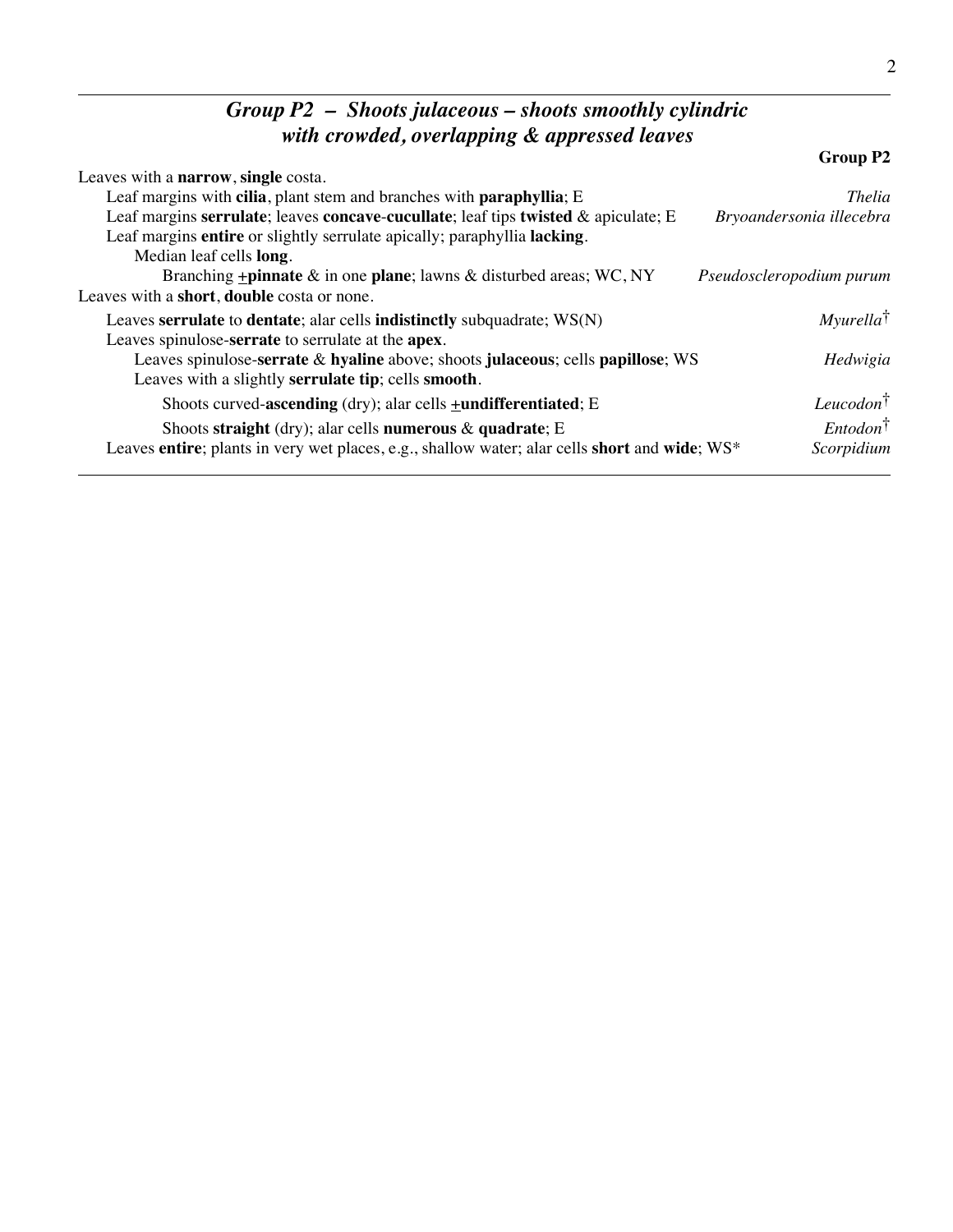## *Group P3 – Leaves spreading at right angles (squarrose) or squarrose-recurved; leaf tips often channeled*

Stems **red**; plants +**robust** & loosely **ascending**; costa **double** (long or short) or lacking; WS\* *Rhytidiadelphus* Stems **green**; plants +**slender** & **creeping**; costa long & **single**, short & **double**, or lacking; WS\* *Campylium*

### *Group P4– Plants with erect branches from a creeping stem*

Upper leaf cells **short** (1-2:1); costa **single** & **long**;

Leaves **channeled** at the costa; margins erect or incurved at the apex; E *Drummondia prorepens* Upper leaf cells short to **medium** (2-5:1); costa **single,** or **short double**; on trunks of trees; E *Forsstroemia*

#### *Group P5– Plants with leaves sickle-shaped &turned to one side (falcate-secund)* **Group P5**

| Costa long, single & narrow.                                                       |                              |
|------------------------------------------------------------------------------------|------------------------------|
| Paraphyllia abundant & filamentous; stem leaves deeply plicate, not complanate; WS | Palustriella                 |
| Paraphyllia lacking.                                                               |                              |
| Leaf cells prorulose; leaves plicate and rugose; WS*                               | Rhytidium rugosum            |
| Leaf cells smooth.                                                                 |                              |
| Stems with a hyalodermis (thin-walled, hyaline cells on stem surface).             |                              |
| Leaves plicate & denticulate in upper portion; WS*                                 | Sanionia                     |
| Leaves striolate (finely ridged) to plane, & entire to slightly denticulate.       |                              |
| Alar cells inflated; plants occurring in streams on rocks or wet places; WS        | $Hy$ grohypnum $\bar{f}$     |
| Alar cells little differentiated; plants in rich fens; N                           | Limprichtia                  |
| Stems lacking a hyalodermis (thick-walled cells on stem surface).                  |                              |
| Plants of upland habitats, leaves plicate; WS                                      | Brachy the cium <sup>†</sup> |
| Plants of wet habitats, leaves not plicate.                                        |                              |
| Leaves keeled, 3-ranked; WS*                                                       | Dichelyma                    |
| Leaves neither keeled nor 3-ranked.                                                |                              |
| Costa excurrent; alar cells abruptly inflated or undifferentiated; WS*             | $D$ repanocladus $\dagger$   |
| Costa subpercurrent; plants in fens & seeps.                                       |                              |
| Leaf margins finely denticulate; WS*                                               | Warnstorfia                  |
| Leaf margins entire.                                                               |                              |
| Central strand (small cells) in stem; WS*                                          | $D$ repanocladus $\dagger$   |
| Central strand lacking; N                                                          | Hamatocaulis                 |
| Costa short & double, or none.                                                     |                              |
| Shoots in flat, evenly pinnate, feather-like, fronds; plants large; WS*            | Ptilium crista-castrensis    |
| Shoots loosely complanate; plants very shiny; leaves very serrulate above; E, NW   | Brotherella recurvans        |
| Shoots complanate; brood bodies often in leaf axils; WS*                           | Isopterygiopsis              |
| Shoots julaceous; found in wet places (often submerged); WS*                       | Scorpidium scorpioides       |
| Shoots falcate-secund when dry, erect when moist; on trees; WS*                    | Pylaisiella                  |
| Shoots with many <b>brood bodies</b> at tips; usually on trees; WS*                | Platygyrium                  |
| Shoots lacking the above unique characters.                                        |                              |
| Leaf cells prorulose.                                                              |                              |
| Leaves crowded, spreading & secund; alar cells subquadrate; E, AK, BC              | Ctenidium                    |
| Leaf cells smooth.                                                                 |                              |
| Alar cells abruptly inflated as "bubble" cells; leaves merely homomallous; E       | Sematophyllum                |
| Alar cells in 1-2 rows with 2-3 cells inflated; leaves +serrulate; E               | Pylaisiadelpha tenuirostris  |
| Alar cells in triangular patches; leaves +entire.                                  |                              |
| Plants on wet rocks in mountain streams; branching +irregular; WS                  | $Hy$ grohypnum $\dagger$     |
| Plants of mesic to wet habitats; branching regularly pinnate; WS                   | Hypnum                       |
|                                                                                    |                              |

#### **Group P4**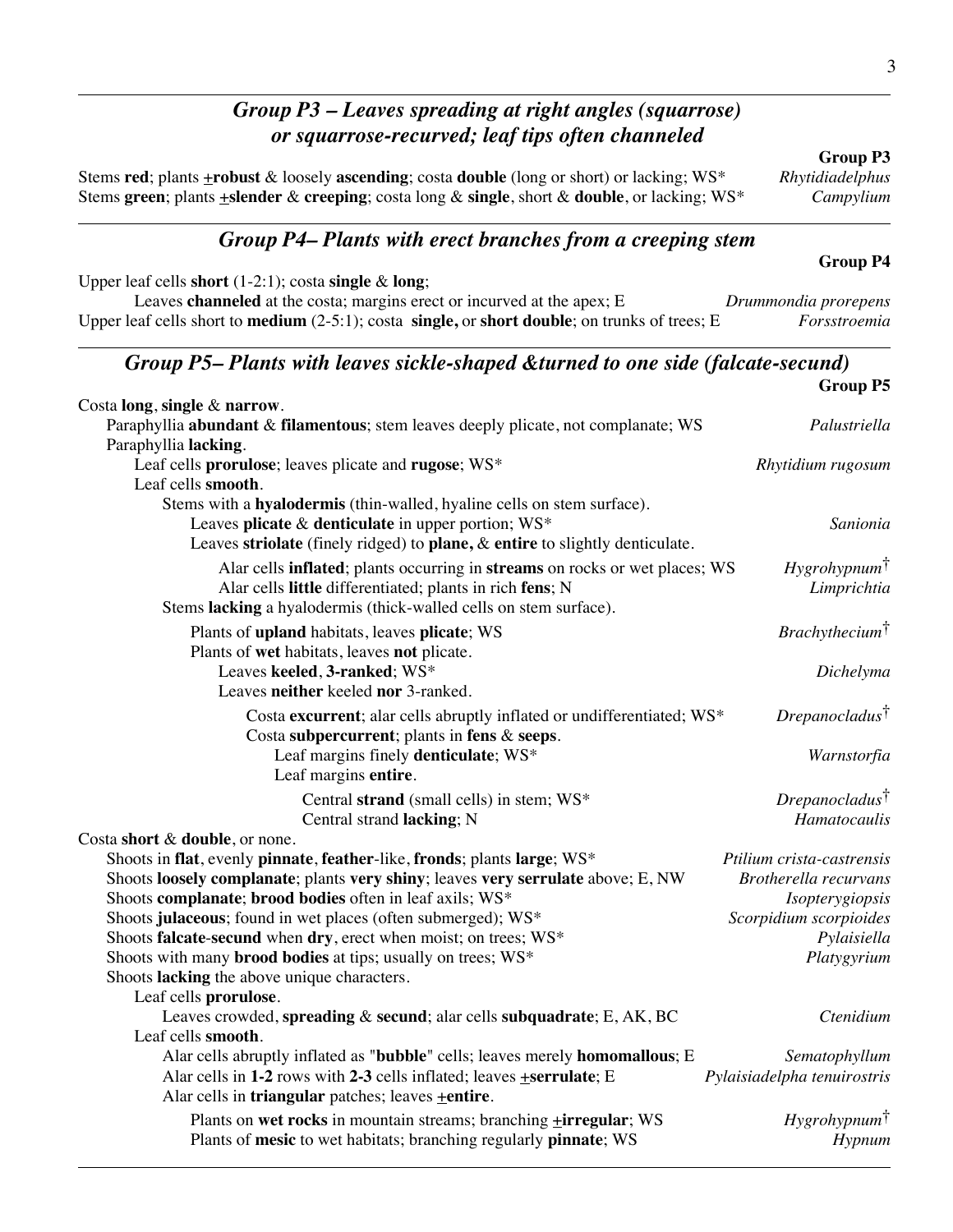# *Group P6 – Plants with paraphyllia or tomentum on stem.*

|                                                                                                                                                | Group P6                   |
|------------------------------------------------------------------------------------------------------------------------------------------------|----------------------------|
| Stems with tomentum, calciphile in fens, swamps; WS*<br>Stems with paraphyllia.                                                                | Tomentypnum                |
| Leaves with a short, double costa or none; plants irregularly pinnate; dimorphic; N, SE<br>Leaves with a long, double costa.                   | Heterocladium <sup>†</sup> |
| Plants 2-3-pinnate with stepwise flat fronds; upper leaf cells prorulose; WS*<br>Plants irregularly to 1-2-pinnate; cells smooth or prorulose. | Hylocomium splendens       |
| Leaves dimorphic (stem & branch leaves differentiated); N, SE                                                                                  | Heterocladium <sup>†</sup> |
| Leaves spinulose-serrate all around; NE, N                                                                                                     | Hylocomiastrum umbratum    |
| Leaves serrate in upper half; stem leaves rugose at acumen base; E                                                                             | Loeskeobryum brevirostre   |
| Leaves with a long, narrow costa.                                                                                                              |                            |
| Plants dendroid; leaf margins strongly serrate in upper half; on rich soil; E                                                                  | Climacium                  |
| Plants irregular pinnate; cells linear (> 8:1); margins spinulose; NE, N                                                                       | Hylocomiastrum pyrenaicum  |
| Plants with dimorphic leaves; costa often forked; N, SE                                                                                        | Heterocladium <sup>†</sup> |
| Plants lacking the above unique characters.                                                                                                    |                            |
| Alar cells inflated in well-marked groups.                                                                                                     |                            |
| Stem leaves deeply plicate; paraphyllia filamentous & abundant; soil & rocks; WS                                                               | Palustriella               |
| Stem leaves plane; paraphyllia foliose & few to many; wet areas; WS*                                                                           | Cratoneuron                |
| Alar cells mostly not differentiated, if so, not inflated.                                                                                     |                            |
| Paraphyllia papillose.                                                                                                                         |                            |
| Plants small; stem leaves <0.6mm; leaf cells minutely pleuripapillose.                                                                         |                            |
| Leaf cells pleuripapillose both sides of leaf; E                                                                                               | Cyrto-hypnum               |
| Leaf cells pleuripapillose back side of leaf only; E, AZ                                                                                       | Rauiella                   |
| Plants larger; stem leaves 1-1.9mm; branch leaf cells mostly unipapillose.                                                                     |                            |
| Plants 1-pinnate, suberect & wiry; WS                                                                                                          | Abietinella abietina       |
| Plants 2-3-pinnate, mostly spreading & softer; E, NW                                                                                           | <b>Thuidium</b>            |
| Paraphyllia smooth.                                                                                                                            |                            |
| Plants with leaf cells with either forked, or elongate & curved papillae; E                                                                    | <b>Thelia</b>              |
| Plants with leaf cells either prorulose or with short & simple papillae; .                                                                     |                            |
| Stem and branch leaves somewhat differentiated; 1-pinnate; E, AZ                                                                               | Bryohaplocladium           |
| Stem and branch leaves uniform.                                                                                                                |                            |
| Paraphyllia few to none; capsules erect & symmetric; E, OR                                                                                     | Leskea                     |
| Paraphyllia filiform & abundant; capsules +inclined & curved; WS*                                                                              | Helodium                   |
| Plants with sparse or small paraphyllia, sometimes wanting.                                                                                    |                            |
| Leaf cells often with single papillae on dorsal surface or smooth; W, AK                                                                       | Claopodium                 |
| Leaf cells with one or two papillae on both surfaces; E, OR                                                                                    | Leskea                     |
|                                                                                                                                                |                            |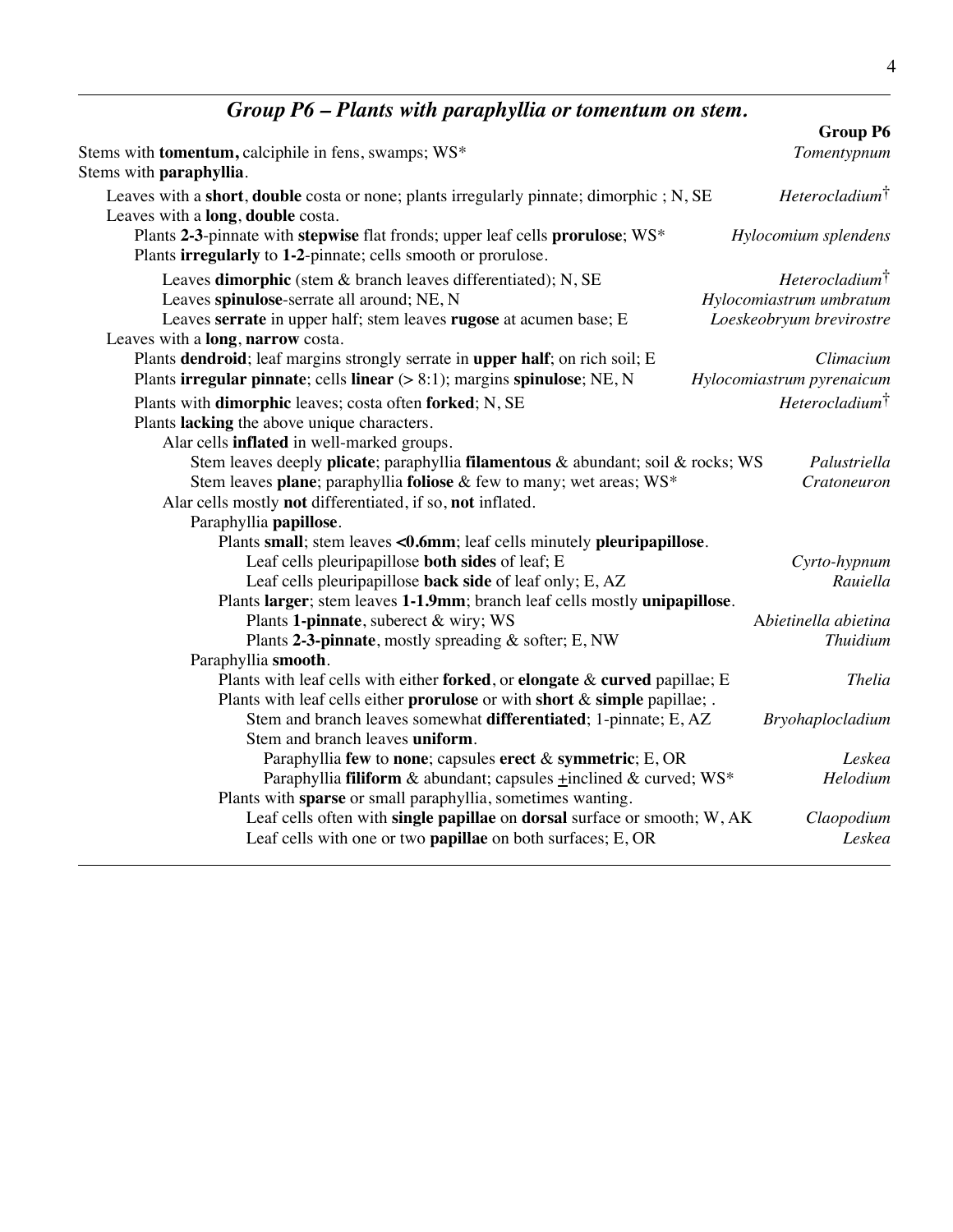## *Group P7 – Plants with Red Stems*

| Costa long & double.                                                                                   |                          |
|--------------------------------------------------------------------------------------------------------|--------------------------|
| Stems with paraphyllia.                                                                                |                          |
| Plants dendroid (tree-like) on soil in wet, shady places; E                                            | Climacium                |
| Plants 2-3-pinnate with stepwise flat fronds; upper leaf cells prorulose; WS*                          | Hylocomium splendens     |
| Plants irregularly branched; stem leaves rugose at acumen base; E                                      | Loeskeobryum brevirostre |
| Stems without paraphyllia & irregularly branched; WS*                                                  | Rhytidiadelphus          |
| Costa short & double, or none.                                                                         |                          |
| Leaves distinctly <b>falcate-secund</b> ; WS                                                           | $Hypnum$ <sup>†</sup>    |
| Leaves squarrose to squarrose-recurved; WS*                                                            | Rhytidiadelphus          |
| Leaves straight.                                                                                       |                          |
| Leaves with a hyaline tip; shoots whitish $\& \pm \text{julaceous}$ when dry; cells papillose; WS      | Hedwigia ciliata         |
| Leaves with a green tip; leaf cells smooth.                                                            |                          |
| Alar cells <b>inflated</b> , <b>hyaline</b> & <b>thin</b> -walled in distinct <b>auricles</b> ; WS (N) | Calliergonella cuspidata |
| Alar cells short oblong with thick orange walls; WS                                                    | Pleurozium schreberi     |

*Group P8 – Plants with shoots flat on top and appearing "braided"*

|                                                                                                                                                   | <b>Group P8</b>           |
|---------------------------------------------------------------------------------------------------------------------------------------------------|---------------------------|
| Costa single $\&$ narrow; pseudoparaphyllia present.<br>Cells prorulose on leaf back; regularly 1-pinnate; leaves serrulate all around; E, AK, BC | Ctenidium                 |
| Cells smooth; closely 1-pinnate in feather-like fronds; leaf tips serrulate; WS*                                                                  | Ptilium crista-castrensis |
| Costa short & double, or none; pseudoparaphyllia usually present.                                                                                 |                           |
| Alar cells in transverse rows & inflated; leaves sharply serrulate above; E, BC, WA                                                               | <i>Brotherella</i>        |
| Alar cells in <b>triangular areas</b> , inflated or not; leaves entire to serrulate; WS                                                           | $Hypnum^{\dagger}$        |
| $C$ <i>vour <math>D0</math> I cause undulate on migose (impoular undulations)</i>                                                                 |                           |

#### *Group P9 – Leaves undulate or rugose (irregular undulations)*

| $U100 \mu L$           |
|------------------------|
|                        |
| Rhytidium rugosum      |
|                        |
| Scorpidium scorpioides |
| $Neckera^{\dagger}$    |
|                        |

## *Group P11 – Leaves with awns, hair-points or hyaline apices*

| Leaves with a <b>narrow</b> , single costa.                                                                                          |                            |
|--------------------------------------------------------------------------------------------------------------------------------------|----------------------------|
| Leaf cells <b>papillose</b> ; creeping on tree bark or rock; W, AK<br>Leaf cells smooth.                                             | $Claopodium^{\dagger}$     |
| Cell walls <b>nodulose</b> (wavy) throughout; WS                                                                                     | $Racomitrium$ <sup>†</sup> |
| Cell walls straight.                                                                                                                 |                            |
| Leaf apex flat, filiform & serrate; leaves abruptly acuminate; $N^*$ (S to NC)                                                       | Cirriphyllum               |
| Leaves with a <b>short</b> , <b>double</b> costa or none; apex <b>hyaline</b> or abruptly contracted to long <b>setaceous</b> point. |                            |
| Leaf cells papillose; leaf apex hyaline.                                                                                             |                            |
| Leaf cells with 1 or more, simple to forked papillae; WS                                                                             | Hedwigia ciliata           |

### **Group P7**

**Group P9**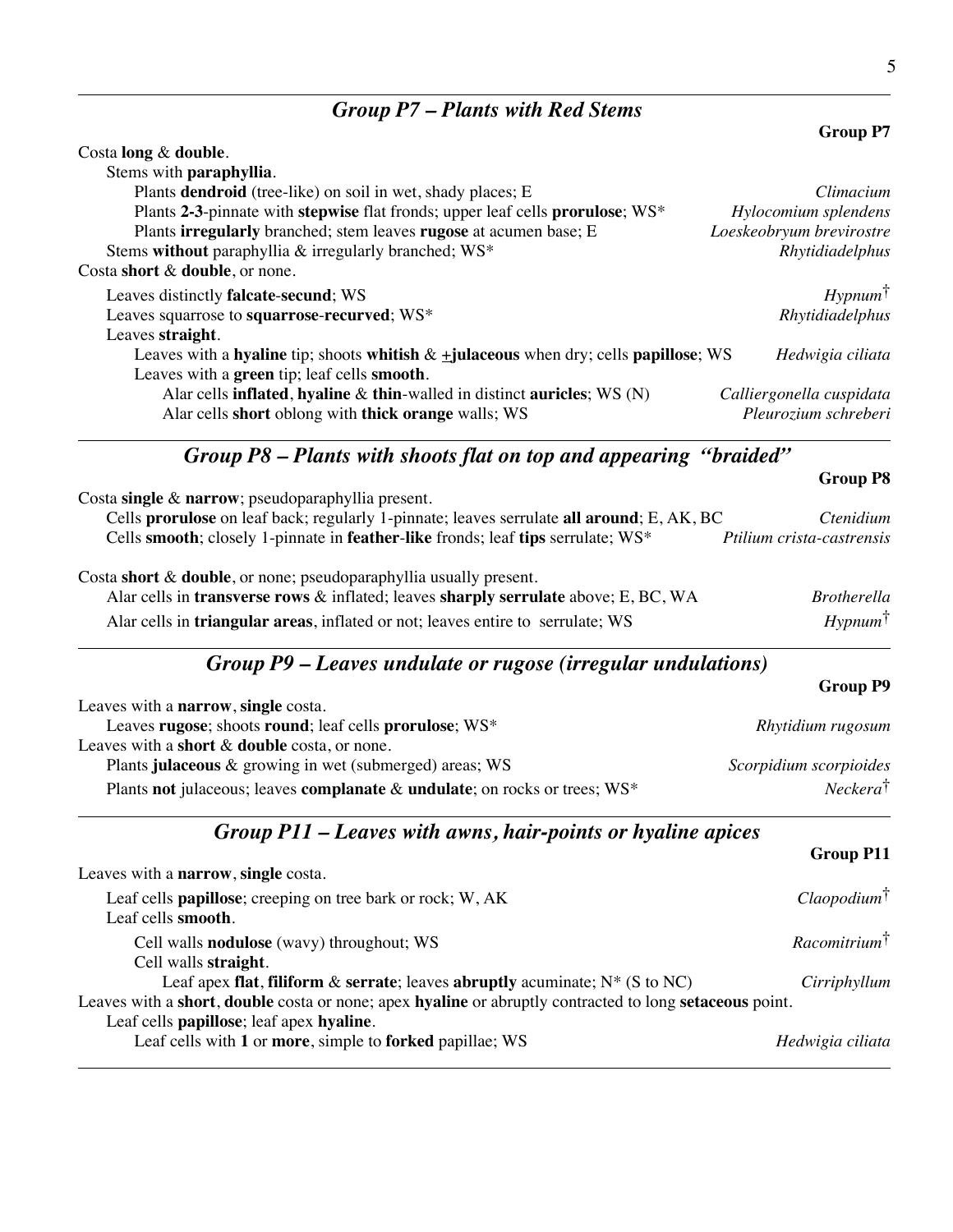## *Group P12 – Plants thread-like (leaves <1mm)*

Costa none or **short** & **double**; paraphyllia sparse to lacking. Leaves **0.6-0.9mm** & **+squarrose** with a **long**, **channeled** acumen; cells **+elongate**; WS *Campylophyllum* Leaves **0.5-0.8mm**; cells **rhombic**; paraphyllia **few**; WS\* *Homomallium* Leaves **0.15-0.5mm**; cells **rhombic**; paraphyllia **none**; WS *Platydictya*

## *Group P13 – Costa double & more than 1/3 leaf length*

*Note: see Group20 also for several of these mosses where costa form is variable within a single plant.*

| Costa $1/3$ - $2/3$ the leaf length with branches of $\pm$ equal length.                                              |                                          |
|-----------------------------------------------------------------------------------------------------------------------|------------------------------------------|
| Leaf cells prorulose.                                                                                                 |                                          |
| Stems red.                                                                                                            |                                          |
| Plants regularly 2-3-pinnate with stepwise flat fronds; WS*                                                           | Hylocomium splendens                     |
| Plants irregularly branched; leaves plicate with broad flat tip; WS*                                                  | $Rhutidiadelphus triguetrus†$            |
| Stems green; plants loosely pinnate; leaves decurrent; costa variable; WS<br>Leaf cells smooth.                       | Heterocladium dimorphum <sup>†</sup>     |
| Paraphyllia abundant; leaf serrate in upper half; leaves not decurrent; E                                             | Loeskeobryum brevirostre                 |
| Paraphyllia often few & inconspicuous; leaves decurrent & dimorphic; W<br>Paraphyllia lacking.                        | Heterocladium procurrens <sup>†</sup>    |
| Leaves spinulose-serrate all around & decurrent; NE, N<br>Leaves entire to somewhat serrulate; costa often variable.  | $H$ ylocomiastrum umbratum $^{\dagger}$  |
| Leaves slenderly long <b>decurrent</b> ; costa branches often <b>unequal</b> ; WS<br>Leaves not distinctly decurrent. | Plagio the cium <sup>†</sup>             |
| Alar cells quadrate or inflated; on rocks in mountain streams; WS                                                     | $Hy$ grohypnum $\dagger$                 |
| Alar cells thick walled, porose; plants irregularly branched; AK                                                      | $Rhytidiadelphus$ japonicus <sup>†</sup> |

## *Group P14 – Costa single & narrow; leaves with distinct decurrencies*

| Leaf cells pleuripapillose; decurrencies broad to auriculate.                            |                                       |
|------------------------------------------------------------------------------------------|---------------------------------------|
| Costa <b>+subpercurrent</b> ; leaf margins <b>crenulate</b> from projecting papillae; N* | $Anomodon^{\dagger}$                  |
| Costa to mid-leaf (forked or shorter); leaf margins serrulate; leaves dimorphic; W       | Heterocladium macounii <sup>†</sup>   |
| Leaf cells prorulose; E                                                                  | <i>Bryhnia</i>                        |
| Leaf cells smooth or indistinctly ornamented.                                            |                                       |
| Plants arching $\&$ +regularly pinnate; leaf apical cells shorter than medial cells; W   | $Eurh$ ynchium $\dagger$              |
| Plants complanate; leaves squarrose; costa may be forked or double; W                    | Heterocladium procurrens <sup>†</sup> |
| Plants prostrate, leaves acuminate, alar cells differentiated; cells mostly >4:1; WS     | Brachv the cium <sup>†</sup>          |

## *Group P15 – Costa single & narrow; leaves with a distinct marginal border*

|                                                                                                   | Group P15             |
|---------------------------------------------------------------------------------------------------|-----------------------|
| Leaves bordered with <b>cilia</b> .                                                               |                       |
| Cilia from leaf base to apex; paraphyllia polymorphous, lacinate, ciliate $\&$ few to abundant; E | <i>Thelia</i>         |
| Cilia at leaf base only; paraphyllia filiform & abundant; WS*                                     | <b>Helodium</b>       |
| Leaves bordered with <b>linear</b> cells.                                                         |                       |
| Leaf margins serrulate with multistratose borders; leaves $\pm$ ovate & acute; E                  | Platylomella lescurii |
|                                                                                                   |                       |

#### 6

#### **Group P13**

**Group P14**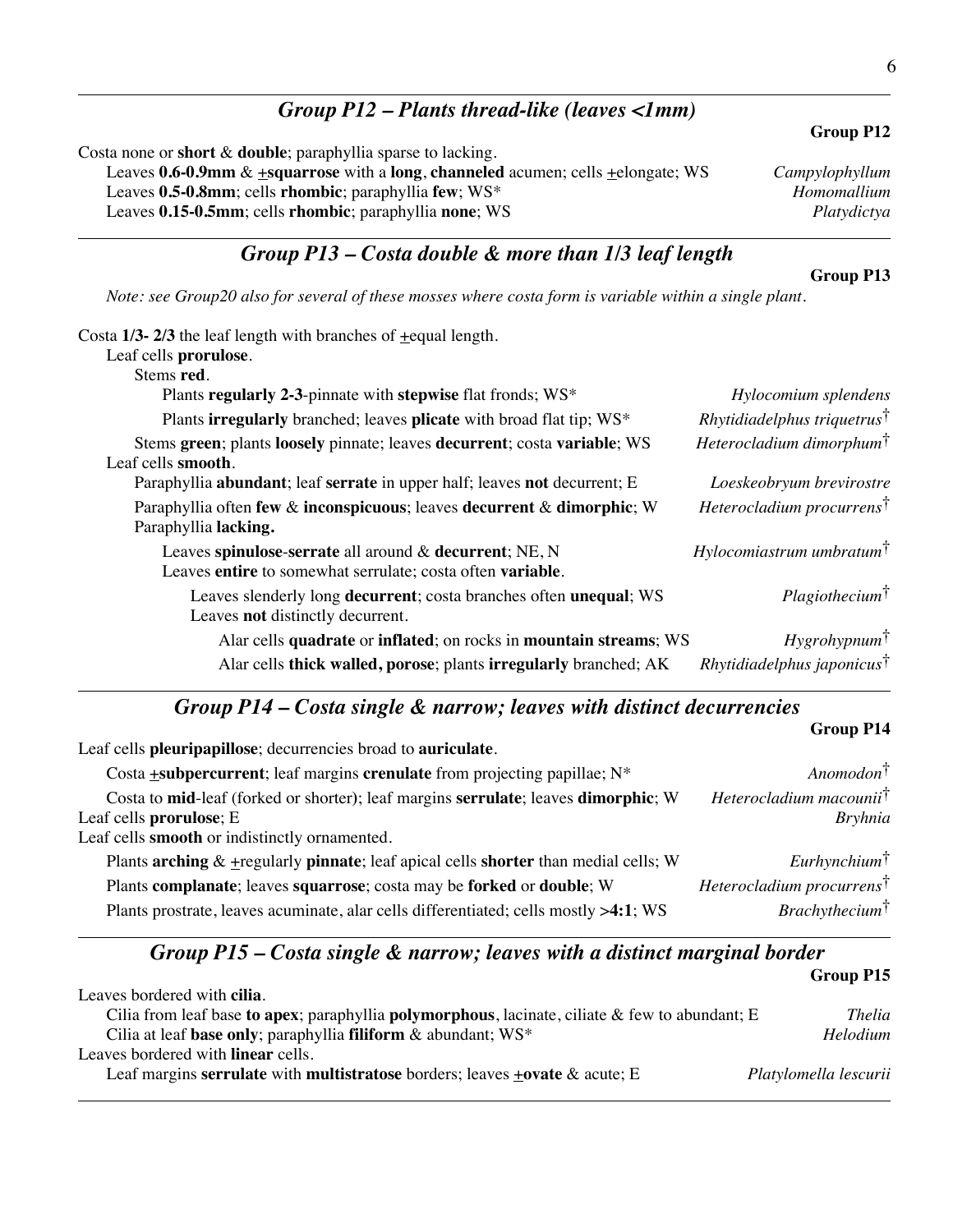*Group P16 – Costa single & narrow; leaves with distinct alar cells*

|                                                                                                                                | <b>Group P16</b>                    |
|--------------------------------------------------------------------------------------------------------------------------------|-------------------------------------|
| Alar cells inflated and hyaline, or yellow.                                                                                    |                                     |
| Paraphyllia present.                                                                                                           |                                     |
| Stem leaves plicate; paraphyllia filamentous & abundant; WS                                                                    | Palustriella                        |
| Stem leaves plane; paraphyllia foliose & either abundant or few; WS*                                                           | Cratoneuron                         |
| Paraphyllia lacking.                                                                                                           |                                     |
| Leaves broadly rounded at tip.                                                                                                 |                                     |
| Leaves with an apiculus; plants reddish; A/A                                                                                   | Sarmenthypnum sarmentosum           |
| Leaves without an apiculus; alar cells thin-walled; in fens and swamps; N                                                      | Calliergon                          |
| Leaves acuminate or bluntly acute.                                                                                             |                                     |
| Leaves falcate-second.                                                                                                         |                                     |
| In fens or other nutrient rich waters; alar cells numerous in large groups; WS*                                                | <b>Drepanocladus</b>                |
| On rocks in or along streams; alar cells subquadrate to oblong; WS                                                             | Hygrohypnum                         |
| Leaves straight.                                                                                                               |                                     |
| Leaves narrowed to long, channeled acumen; WS*                                                                                 | Campylium polygamum                 |
| Leaves ovate-lanceolate & narrowed to an acumen; WS*                                                                           | Drepanocladus aduncus var. kneiffii |
| Leaves acuminate; alar cells often in broad decurrencies; WS                                                                   | Brachy the cium <sup>†</sup>        |
| Alar cells small & subquadrate.                                                                                                |                                     |
| Leaves +broadly oblong-ovate.                                                                                                  |                                     |
| Shoots $\pm$ <b>julaceous</b> .                                                                                                |                                     |
| Leaves abruptly apiculate; plants erect; in lawns & gardens; WC, NY                                                            | Pseudoscleropodium purum            |
| Leaves rounded to acute; plants prostrate; on rocks in or along streams; WS                                                    | Hygrohypnum                         |
| Leaves ovate to ovate-lanceolate.                                                                                              |                                     |
| Leaf margins <b>+serrate</b> (teeth alternating in size); costa stout; cells <b>+prorulose</b> ; WS(WC & SA) <i>Isothecium</i> |                                     |
| Leaf margins entire to serrulate; costa slender; cells smooth; SE                                                              | Clasmatodon                         |
| Leaves <b>+lanceolate</b> ; shoots not julaceous; plants prostrate.                                                            |                                     |
| Leaves narrowed to long, channeled acumen & +squarrose-recurved; WS*                                                           | Campylium <sup>†</sup>              |
| Leaves & cells lacking any of the above unique characters; WS                                                                  | Brachy the cium <sup>†</sup>        |
| Group P17 – Costa short & double, or none; leaves with                                                                         |                                     |
| distinct decurrencies                                                                                                          |                                     |
|                                                                                                                                | <b>Group P17</b>                    |

| Leaf cells 1-4 papillose; costa variable, usually single & forked; leaves dimorphic; W    | Heterocladium macounii <sup>†</sup>  |
|-------------------------------------------------------------------------------------------|--------------------------------------|
| Leaf cells prorulose; costa variable, usually $\sim 1/2$ leaf length; leaves dimorphic; W | Heterocladium dimorphum <sup>†</sup> |
| Leaf cells smooth; costa short $\&$ double, or about 1/2 leaf length                      |                                      |
| Leaf margins serrulate to serrate all around; alar cells abruptly inflated; WS*           | Herzogiella striatella <sup>†</sup>  |
| Leaf margins entire or with serrulate tips.                                               |                                      |
| Alar cells <b>poorly</b> differentiated; WS                                               | Plagiothecium                        |

## *Group P18 – Costa short & double, or none; leaves with a distinct marginal border*

**Group P18** Leaves bordered with **cilia**; paraphyllia few to abundant (costa usually single); E *Thelia*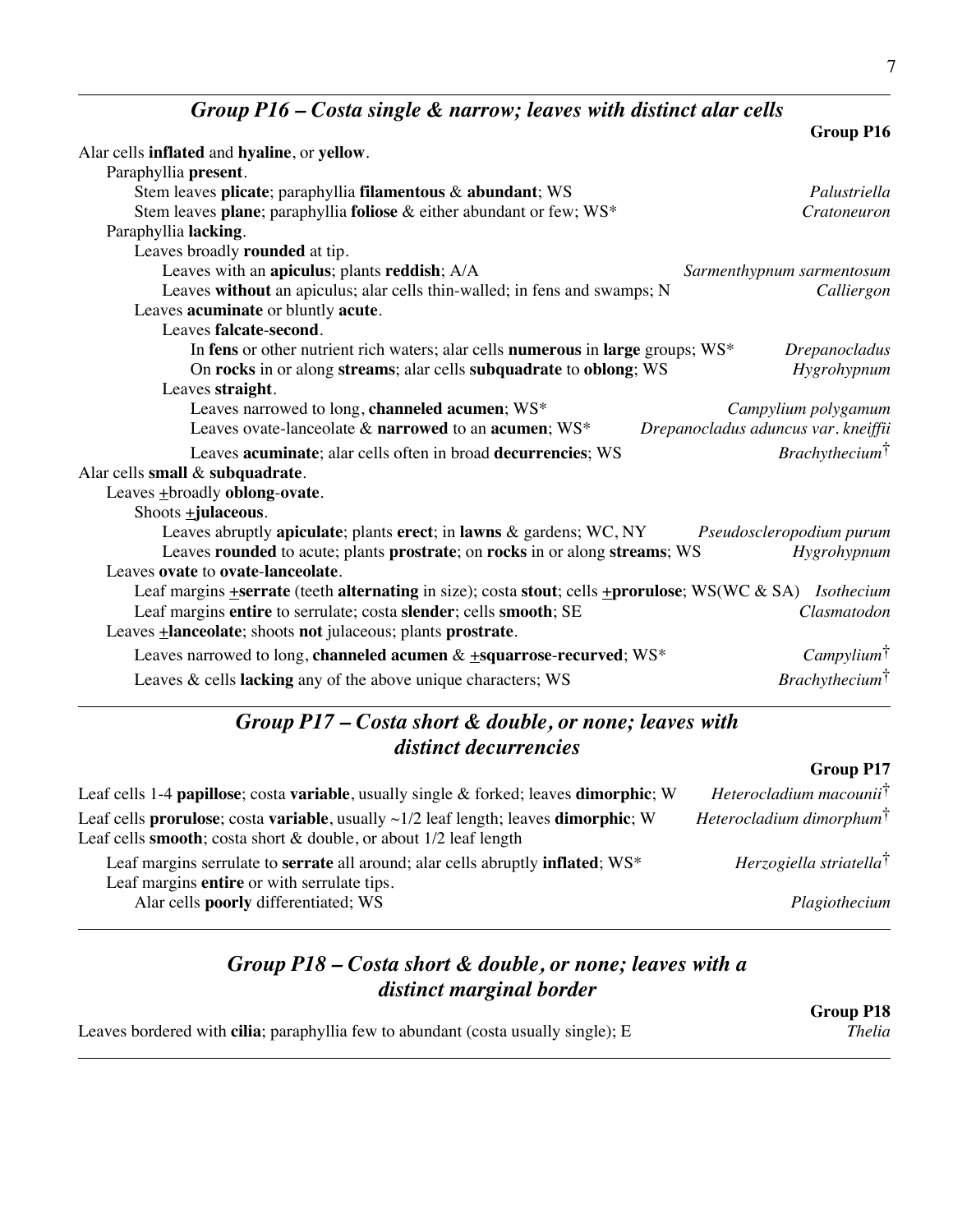# *Group P19 – Costa short & double, or none; leaves with distinct alar cells*

|                                                                                                  | <b>Group P19</b>                        |
|--------------------------------------------------------------------------------------------------|-----------------------------------------|
| Alar cells inflated $&$ hyaline, or yellow.                                                      |                                         |
| Leaves distinctly falcate-secund.                                                                |                                         |
| Plants regularly pinnate, feather like; flat oblong, triangular fronds; WS*                      | Ptilium crista-castrensis               |
| Plants irregularly pinnate to unbranched.                                                        |                                         |
| Plants in calcareous wet areas; leaves concave & apiculate; WS*                                  | Scorpidium scorpioides                  |
| Plants on rocks in mountain streams or wet places; leaves ovate & concave; WS                    | Hygrohypnum                             |
| Plants in other habitats.                                                                        |                                         |
| Stems with a hyalodermis; alar cells in large, almost decurrent areas; WS                        | Hypnum                                  |
| Stems lacking a hyalodermis; leaf apices serrate to serrulate.                                   |                                         |
| Alar cells subquadrate $\&$ in $\pm$ triangular group; apices serrate; SE                        | Heterophyllium                          |
| Alar cells oblong $\&$ in $\pm$ triangular group; apices serrulate; E, NW                        | <b>Brotherella</b>                      |
| Alar cells oblong $\&$ in rows 1(-2) cells wide; apices $\pm$ entire; E                          | Pylaisiadelpha tenuirostris             |
| Alar cells few with short-oblong cells above; apices serrulate; WS                               | Hypnum                                  |
| Leaves homomallous; alar cells abruptly & strongly inflated as "bubble" cells; E                 | Sematophyllum                           |
| Leaves neither falcate-secund nor homomallous.                                                   |                                         |
| Stem leaves without a setaceous point, acute, acuminate or apiculate.                            |                                         |
| Leaves squarrose-recurved; alar cells oblong & +inflated; WS*                                    | Rhytidiadelphus squarrosus <sup>†</sup> |
| Leaves erect to spreading; alar cells hyaline.                                                   |                                         |
| Plants erect; stems with a hyalodermis; alar cells in auricles; WS                               | Calliergonella cuspidata                |
| Plants prostrate; stems without a hyalodermis; alar cells not in auricles.                       |                                         |
| Cells at leaf insertion inflated in 1 or 2 distinctive rows; E                                   | Sematophyllum                           |
| Cells at leaf insertion not in a distinctive row; leaves >1mm.                                   |                                         |
| Leaves serrulate throughout; alar cells thin-walled; WS*                                         | $Herzogiella^{\dagger}$                 |
| Leaves entire; alar cells thick-walled; pseudoparaphyllia; WS                                    | Callicladium haldanianum                |
| Alar cells quadrate to short oblong.                                                             |                                         |
| Leaves distinctly falcate-secund; leaf cells smooth.                                             |                                         |
| Leaf cells prorulose; alar cells transversely elongate; WC                                       | Pterogonium gracile                     |
| Leaf cells smooth.                                                                               |                                         |
| Plants with clusters of axillary brood branchlets at tips of erect branches; WS*                 | Platygyrium                             |
| Plants without brood bodies.                                                                     |                                         |
| Leaves obtuse-apiculate; pinnately branched; reddish stems; WS                                   | Pleurozium schreberi                    |
| Leaves ovate $\&$ concave; plants of wet places $\&$ in mountain streams; WS                     | Hygrohypnum                             |
| Leaves lacking any of the above unique characters.                                               |                                         |
| Costa shorter with branches joining at the base; pseudoparaphyllia common; WS                    | Hypnum                                  |
| Leaves straight, or indistinctly falcate-secund.                                                 |                                         |
| Leaves with a long, channeled <b>acumen</b> ; WS*                                                | Campylium <sup>†</sup>                  |
| Leaves flattened into one plane, i.e., shoots complanate-foliate, apical cells undifferentiated. |                                         |
| Leaves serrulate throughout; no pseudoparaphyllia; WS*                                           | Herzogiella turfacea                    |
| Leaves serrulate in upper half; pseudoparaphyllia filamentous; E                                 | Isopterygium tenerum                    |
| Leaves entire except at apex; alar cells numerous; WS (not WC)                                   | Entodon                                 |
| Leaves lacking either of the above unique characters.                                            |                                         |
| Branches strongly curved $\&$ second when dry, erect $\&$ straight when moist; WS*               | Pylaisiella                             |
| Branches loosely curved when dry.                                                                |                                         |
| Plants with clusters of axillary brood branchlets at tips of erect branches; WS*                 | Platygyrium                             |
| Branches straight when dry; alar cells extending up the margin by more than 12 rows.             |                                         |
| Alar cells extending up the margins for $\langle 1/6 \rangle$ of leaf length.                    |                                         |
| Leaves mostly obtuse to acute; WS (not WC)                                                       | Entodon                                 |
| Alar cells extending up margin for $>1/3$ leaf length.                                           |                                         |
| Secondary stems freely sub-pinnately branched; E                                                 | Forsstroemia                            |
| Secondary stems simple or with few branches; E, AZ                                               | Leucodon                                |
|                                                                                                  |                                         |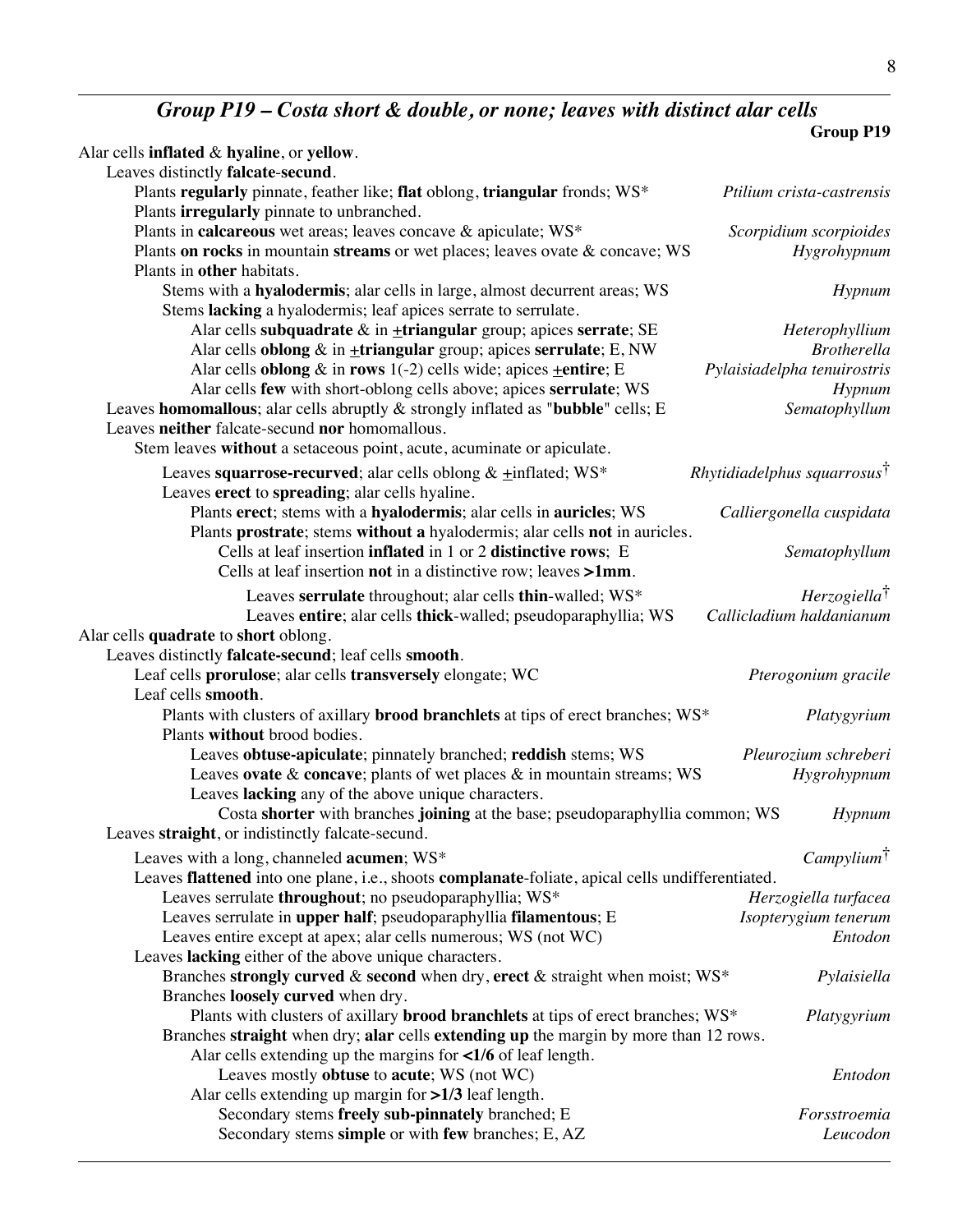## *Group P20 – Costa of uncommon or variable form*

|                                                                                                                                                                                             | <b>Group P20</b>                                                    |
|---------------------------------------------------------------------------------------------------------------------------------------------------------------------------------------------|---------------------------------------------------------------------|
| Costa variable on same plant (single or double or variations of these in different leaves).                                                                                                 |                                                                     |
| Costa usually variable (double, double with a long branch, Y-shaped, single, forked or short & double).                                                                                     |                                                                     |
| Found on rocks or wet places in mountain streams; WS                                                                                                                                        | Hygrohypnum                                                         |
| Costa mostly double $(1/3 - 2/3$ leaf length), but sometimes single or short & double.                                                                                                      |                                                                     |
| Stems loosely pinnate; leaves dimorphic & decurrent; on soil, rock & trees; N, SE                                                                                                           | Heterocladium                                                       |
| Costa mostly single within the genus or the given species.                                                                                                                                  |                                                                     |
| Costa rarely to often forked (with or without a spine), Y-shaped or with lateral spurs.<br>Plants large $& \pm$ robust; stem leaves typically >2 mm.                                        |                                                                     |
| Leaves serrulate to near base with short & broad apical cells; WS<br>Leaves entire, broad, concave & with apical cells similar to medial cells.                                             | Platyhypnidium riparioides <sup>†</sup>                             |
| Leaves abruptly apiculate (reflexed); weedy habitats; WC, NY<br>Leaves rounded to bluntly acute; plants of fens & swamps; N<br>Plants medium in size; stem leaves typically 1-2 mm.         | Pseudoscleropodium purum<br>Calliergon                              |
| Leaf margins strongly serrate; alar cells distinct $\&$ quadrate; E, WC                                                                                                                     | <b>Isothecium</b>                                                   |
| Leaf margins entire; costa occasionally Y-shaped; in bogs; WS*<br>Plants small $\&$ slender; stem leaves <1 mm; leaves dimorphic; N, SE<br>Costa occasionally to frequently short & double. | $D$ repanocladus simplicissimus $\dagger$<br>Heterocladium macounii |
| Leaf margins ciliate; E                                                                                                                                                                     | $The li\ddot{\alpha}^{\dagger}$                                     |
| Leaf margins serrulate; leaves dimorphic & decurrent; N, SE                                                                                                                                 | Heterocladium macounii                                              |
| Leaf margins <b>+entire</b> ; secondary stems sub-pinnately branched; E<br>Costa mostly <b>double</b> with one or both branches to 1/2 leaf length.                                         | Forsstroemia trichomitria <sup>†</sup>                              |
| Leaves decurrent; leaf margins mostly entire; WS<br>Leaves not decurrent.                                                                                                                   | Plagiothecium                                                       |
| Leaf margins serrulate to dentate; branches terete (round); E<br>Leaf margins serrulate above; branches complanate; E, SW                                                                   | Myurella siberica <sup>†</sup><br>Taxiphyllum                       |

*Note: Only the genera in normal type (NOT in brackets) in the Skeleton to Freely Branched Mosses are included in the following Groups. Reminder: Definitions for cell length to breadth ratios are found in the Introduction, the Overview & at the end of this section.*

### *Group P21 – Cells long (>8:1), distinctly papillose or prorulose*

Leaf cells **prorulose**; shoots **straight** (dry); leaves **smooth** & **decurrent**; E, AK *Bryhnia*†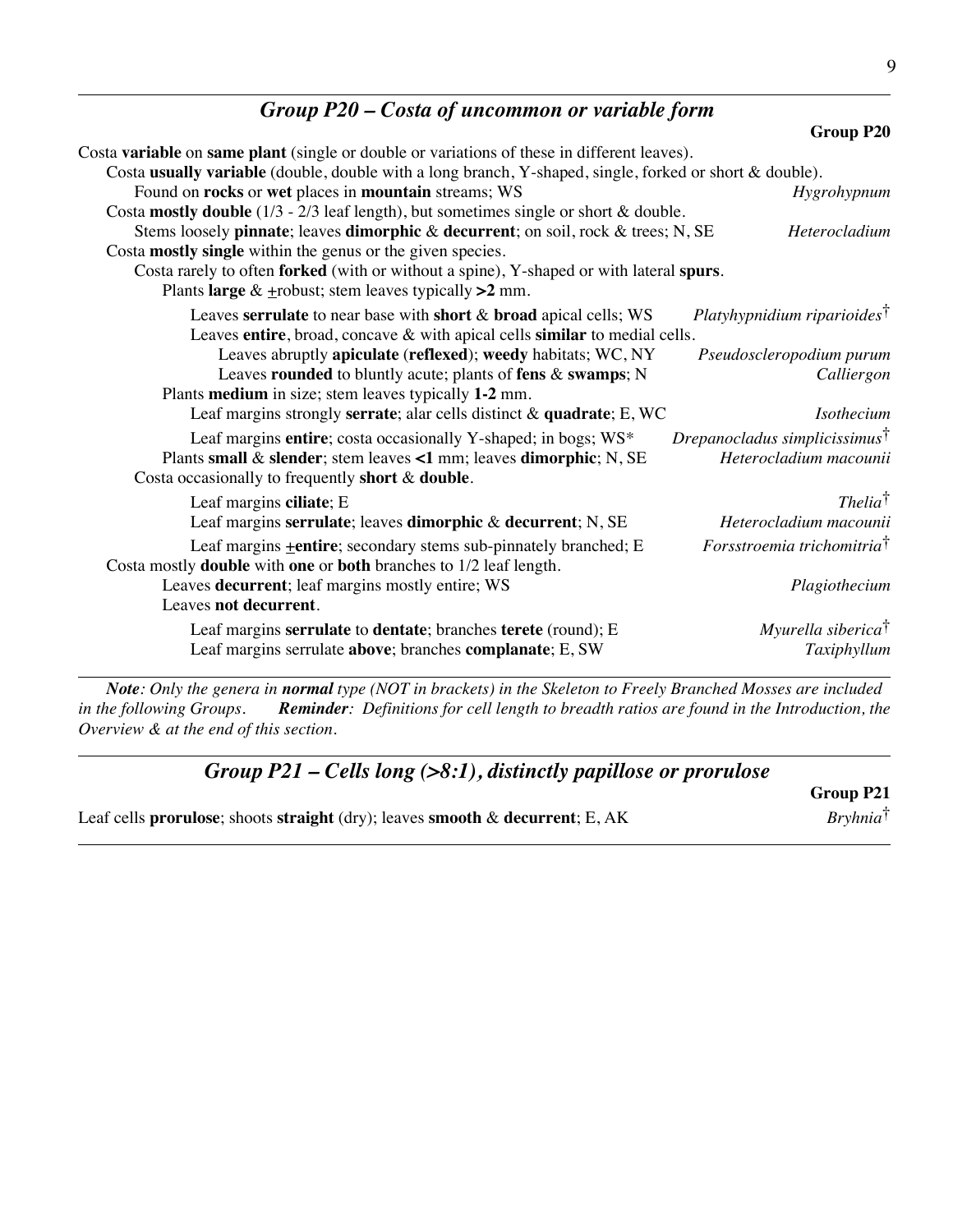## *Group P22 – Cells long, smooth or indistinctly ornamented*# *; costa single (long & narrow)*

|                                                                                                                                                                                                                                                                                                 | <b>Group P22</b>                                  |
|-------------------------------------------------------------------------------------------------------------------------------------------------------------------------------------------------------------------------------------------------------------------------------------------------|---------------------------------------------------|
| Shoots complanate.<br>Leaves serrulate throughout with twisted tips; in mesic habitats; WS*<br>Leaves entire $&$ wide spreading.                                                                                                                                                                | Steerecleus serrulatus                            |
| Leaves distant, often wide-spreading; alar cells few & rectangular; WS<br>Shoots triangular; leaves keeled, 3-ranked $\&$ slenderly acuminate; in wet places; WS*<br>Shoots lacking any of the above unique characteristics.<br>Plants large $&$ + pinnately branched; basal cells porose.      | Leptodictyum riparium $\dagger$<br>Dichelyma      |
| Shoots prostrate to arching; leaves plane; W<br>Plants with <b>irregular</b> branching; leaves spreading $\&$ lanceolate.<br>Cells at branch leaf apex much shorter than median cells; costa ending in spine.<br>Plants aquatic (on rocks in flowing water); branch leaves 1.2 mm or longer; WS | $Eurh$ ynchium <sup>†</sup><br>Platyhypnidium     |
| Plants on moist humic soil; branch leaves <1.2 mm; WS<br>Cells at apex similar to medial cells; costal spine or tooth present or absent.                                                                                                                                                        | $Eurh$ ynchium $\dagger$                          |
| Costa distinct; brood bodies lacking; WS<br>Costa indistinct at mid-leaf; gemmae or rhizoids often at back of costa; WS                                                                                                                                                                         | Brachy the cium <sup>†</sup><br>Conardia compacta |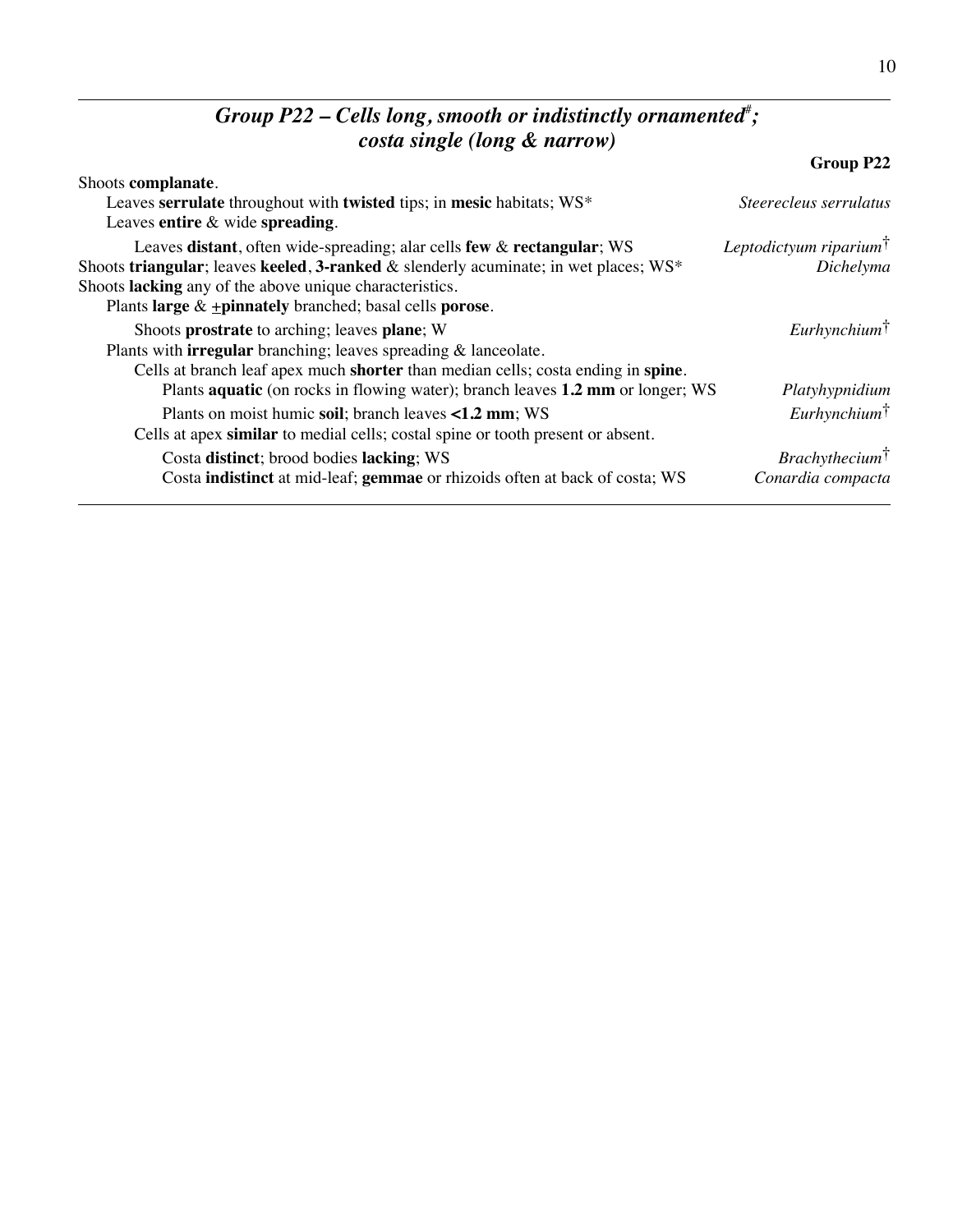### *Group P23 – Cells long, smooth or indistinctly ornamented*# *; costa double (long or short) or none*

| Leaves with a <b>long</b> , double costa; E                                                        | Loeskeobryum brevirostre |
|----------------------------------------------------------------------------------------------------|--------------------------|
| Leaves with a short, double costa or none.                                                         |                          |
| Plants <b>aquatic</b> , submerged part of year; cells <b>not</b> porose; leaves keeled or flat; WS | <i>Fontinalis</i>        |
| Plants not aquatic.                                                                                |                          |
| Stem hyalodermis well or moderately developed; rhizoids papillose.                                 |                          |
| Alar cells inflated or quadrate; leaves +/-serrate throughout; WS*                                 | Herzogiella              |
| Alar cells $+$ /_ <b>undifferentiated</b> ; leaves entire; WS*                                     | Isopterygiopsis          |
| Stem hyalodermis lacking; rhizoids smooth.                                                         |                          |
| Leaf apical cells shorter than medial cells; pseudoparaphyllia foliose; E, SW                      | Taxiphyllum              |
| Leaf apical cells similar to medial cells in length.                                               |                          |
| Alar cells quadrate; pseudoparaphyllia filamentous; E                                              | <i>Isopterygium</i>      |
| Alar cells +/-undifferentiated; pseudoparaphyllia lacking.                                         |                          |
| Leaves complanate, serrate above, brood bodies often present; WS                                   | Pseudotaxiphyllum        |
|                                                                                                    |                          |

*Group P24 – Cells intermediate (3-8:1), distinctly papillose or prorulose*

| Leaf cells <b>prorulose</b> .                                       |                          |
|---------------------------------------------------------------------|--------------------------|
| Costa short $\&$ double; plants small $\&$ creeping.                |                          |
| Plants dull; axillary brood bodies present; cells thick-walled; WS* | Pterigynandrum filiforme |
|                                                                     |                          |

## *Group P25 – Cells intermediate, smooth or indistinctly ornamented*# *; costa single & narrow*

|                                                                                      | Group P25                         |
|--------------------------------------------------------------------------------------|-----------------------------------|
| Leaves falcate-secund.                                                               |                                   |
| Leaves keeled, 3-ranked, slenderly acuminate; plants periodically submerged; WS*     | Dichelyma                         |
| Leaves plicate; capsules short & asymmetric; plants of upland habitats; WS           | Brachy the cium <sup>†</sup>      |
| Leaves straight.                                                                     |                                   |
| Plants on tree trunks.                                                               |                                   |
| Leaves serrulate $\&$ long-acuminate apices; branches $\pm$ julaceous; WS            | Fabronia                          |
| Leaves entire margins & gradually acuminate apices; unique capsules; E               | Anacamptodon splachnoides         |
| Plants on soil in mesic to wet habitats.                                             |                                   |
| Leaves broadly oblong to ovate, concave & with rounded to cucullate apices.          |                                   |
| Plants reddish; stem tips cuspidate; leaf tips often apiculate; A/A                  | Sarmenthypnum sarmentosum         |
| Leaves ovate lanceolate, $\pm$ plane & with mostly acuminate apices.                 |                                   |
| Apical cells much shorter than median cells; costa ending in a spine; WS             | $Eurh$ ynchium $\uparrow$         |
| Apical cells similar to medial cells in length.                                      |                                   |
| Costa percurrent to excurrent.                                                       |                                   |
| Costa very wide $(75-140\mu)$ ; leaf margins <b>+</b> entire; WS                     | Hygroamblystegium <sup>†</sup>    |
| Costa narrow $(\langle 35\mu \rangle)$ ; leaf margins serrulate to serrate above; WS | Brachy the cium <sup>†</sup>      |
| Costa $1/2$ to $3/4$ leaf length.                                                    |                                   |
| Leaf margins serrulate above to throughout.                                          |                                   |
| Cells 3-5:1; capsules $\pm$ cylindric & yellowish; WS                                | Amblystegium serpens <sup>†</sup> |
| Cells >5:1; capsules +oblong-ovoid & reddish; WS                                     | Brachy the cium <sup>†</sup>      |
| Leaf margins $\pm$ entire.                                                           |                                   |
| Leaves $\pm$ wide-spreading; capsules $\pm$ cylindric & yellowish; WS                | Leptodictyum <sup>†</sup>         |
| Leaves <b>+erect</b> ; capsules <b>+oblong-ovoid &amp; reddish</b> ; WS              | Brachy the cium <sup>†</sup>      |
|                                                                                      |                                   |

**Group P23**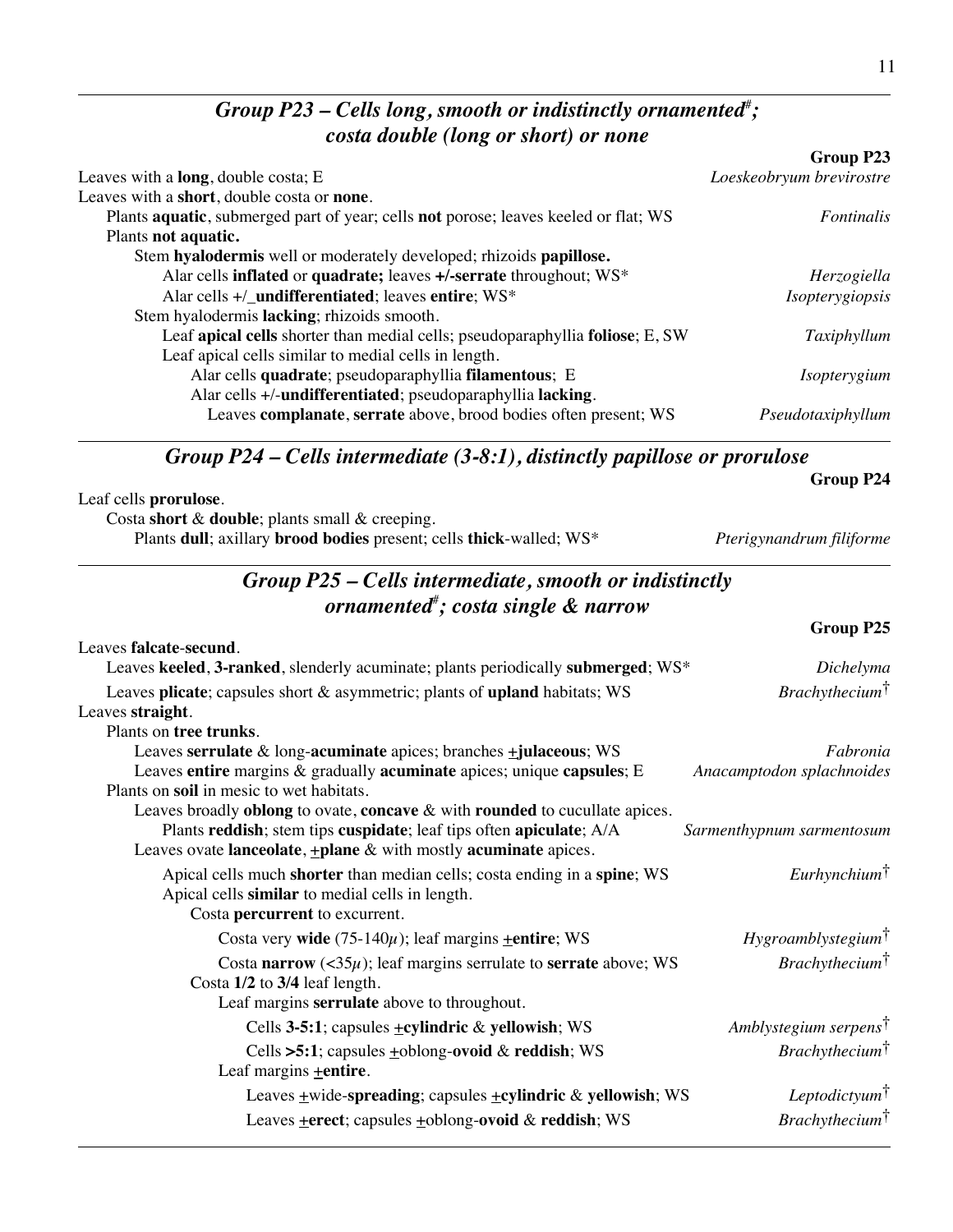## *Group P26 – Cells intermediate (3-8:1), smooth or indistinctly ornamented*<sup>#</sup> *costa short & double or none*

Plants **trailing** from a single attachment point in flowing water; leaves keeled or flat; WS *Fontinalis*

### *Group P27 – Cells short (<3:1) & distinctly papillose or prorulose*

| Leaf cells pleuripapillose (1-5 papillae per cell).                                   |                                      |
|---------------------------------------------------------------------------------------|--------------------------------------|
| Leaves strongly dimorphic (stem & branch leaves dissimilar); N, SE                    | Heterocladium macounii <sup>†</sup>  |
| Leaves fragile above a short ovate base, appressed (dry) $\&$ spreading (wet); E      | Haplohymenium triste                 |
| Leaves neither dimorphic nor fragile.                                                 |                                      |
| Cells <b>nodulose</b> (wavy) throughout the leaf; WS                                  | Racomitrium                          |
| Cells neither nodulose nor porose; primary stems creeping $&$ filiform/stoloniferous. |                                      |
| Leaf margins papillose-crenulate; E                                                   | Anomodon                             |
| Leaf cells strictly unipapillose.                                                     |                                      |
| Leaves appressed (dry), squarrose (wet), $\pm$ lanceolate & with a pale acumen; WS    | Lindbergia brachyptera <sup>†</sup>  |
| Leaves not squarrose (wet).                                                           |                                      |
| Costa long $&$ single.                                                                |                                      |
| Leaf margins serrulate to serrate throughout; costa pellucid; W, AK                   | Claopodium                           |
| Leaf margins entire to subservulate above; costa opaque & often flexuose above; E, OR | Leskea                               |
| Costa short $\&$ double or none; leaf margins dentate to spinulose-dentate; E         | Myurella $\dagger$                   |
| Leaf cells prorulose at back, especially at upper ends of leaves.                     |                                      |
| Leaves strongly <b>dimorphic</b> (stem $\&$ branch leaves dissimilar); N              | Heterocladium dimorphum <sup>†</sup> |
| Leaves not dimorphic; branches julaceous; leaves rounded-ovate & obtuse; WS(N)        | Myurella julacea <sup>†</sup>        |

## *Group P28 – Cells short (<3:1) & smooth or indistinctly ornamented*<sup>#</sup>

|                                                                                                                                                                 | <b>Group P28</b>                     |
|-----------------------------------------------------------------------------------------------------------------------------------------------------------------|--------------------------------------|
| Costa long $&$ single.                                                                                                                                          |                                      |
| Shoots usually with dense <b>clusters</b> of axillary brood <b>branchlets</b> ; often on bark; WS<br>Shoots julaceous only when dry; leaves wide spreading wet. | Leskeella nervosa                    |
| Capsules immersed; usually on bark; alar cells transversely oblong; SE                                                                                          | Cryphaea ravenelii <sup>†</sup>      |
| Capsules exserted; alar cells nearly to costa; TX, NM                                                                                                           | Lindbergia mexicana                  |
| Shoots neither julaceous nor complanate.                                                                                                                        |                                      |
| Leaf apices acute to acuminate.                                                                                                                                 |                                      |
| Leaf cell walls <b>nodulose</b> (wavy edges) throughout the leaf; WS                                                                                            | Racomitrium                          |
| Leaf cell walls straight; basal cells at insertion usually enlarged $\&$ yellowish.                                                                             |                                      |
| Costa > $35\mu$ at base; yellowish cells usually in 2-3 rows; WS                                                                                                | $Hy$ groamblystegium tenax $\dagger$ |
| Costa $\langle 35\mu$ at base; yellowish cells usually in a single row; WS                                                                                      | Amblystegium varium $\dagger$        |
| Costa short & double or none.                                                                                                                                   |                                      |
| Shoot <b>+julaceous</b> ; leaves <b>ovate</b> with an <b>apiculus</b> ; arctic-alpine; NW                                                                       | Myurella tenerrima <sup>†</sup>      |
|                                                                                                                                                                 |                                      |

#: Cells indistinctly papillose, i.e., low papillae, or prorulose.

**Group P26**